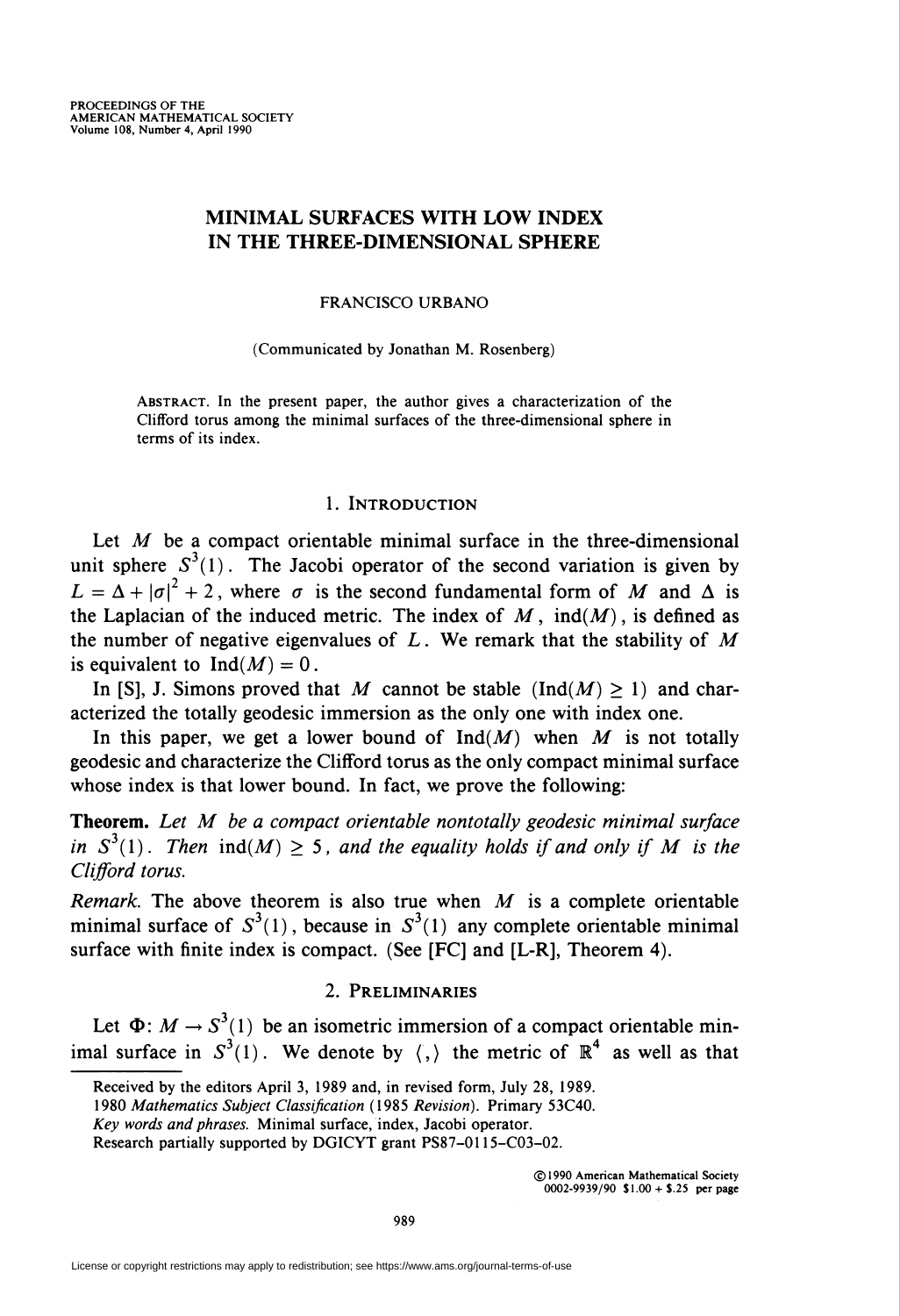induced on  $S^3(1)$  and M. If  $\sigma$  is the second fundamental form of  $\Phi$  and  $\Delta$ the Laplacian of the metric induced on M, then  $L = \Delta + |\sigma|^2 + 2$  is the Jacobi operator of the second variation, and its associated quadratic form is given by

$$
Q(u, u) = \int_M \{ |\nabla u|^2 - (|\sigma|^2 + 2) u^2 \} dA,
$$

where  $dA$  is the measure of the metric on M. Then,  $ind(M)$  is the index of Q. If  $\lambda_i$ ,  $i = 1, 2, \ldots$ , are the eigenvalues of L, and  $f_i$  the corresponding eigenfunctions, then

$$
(1) \qquad \qquad \lambda_k \le Q(u, u)
$$

for any function u with  $\int_M u^2 dA = 1$  and  $\int_M uf_i dA = 0$  for  $i = 1, 2, ..., k$ 1, and the equality in (1) holds if and only if  $Lu + \lambda_k u = 0$ .

Finally (see [M-R] for details), if  $\mathbb{D}^4$  is the open unit ball in  $\mathbb{R}^4$ , then for each  $g \in \mathbb{D}^4$  we define a conformal transformation  $F_e$  of  $S^3(1)$  by

$$
F_g(p) = \frac{p + (\mu \langle p, g \rangle + \lambda)g}{\lambda (1 + \langle p, g \rangle)},
$$

where  $\lambda = (1 - |g|^2)^{-(1/2)}$ ,  $\mu = (\lambda - 1)|g|^{-2}$ .

If  $\Phi: M \to S^3(1)$  is a minimal immersion, then

(2) 
$$
2A = \int_M |\nabla (F_g \circ \Phi)|^2 dA + 2 \int_M \left(\frac{\langle N, g \rangle}{(1 + \langle \Phi, g \rangle)}\right)^2 dA,
$$

where A is the area of  $M$ , and N is a unit normal vector field to  $M$ .

### 3. Proof of the theorem

For any vector  $a \in \mathbb{R}^4$  let  $f_a = \langle N, a \rangle$ . Then it is easy to see that  $Lf_a - 2f_a =$ 0. So, -2 is an eigenvalue of L, and the functions on  $V = \{f_a/a \in \mathbb{R}^4\}$  are eigenfunctions of  $-2$ .

It is clear that dim  $V \leq 4$ . If dim  $V \leq 3$ , then there exists a nonzero vector a in  $\mathbb{R}^4$  such that  $f_a = 0$ . Then a simple computation proves that the Hessian of the function  $g = \langle \Phi, a \rangle$  satisfies Hess  $g = -g \langle , \rangle$ , and so using Obata's theorem [O], we have that M is either isometric to a unit sphere or  $g = 0$ . In the first case,  $M$  is totally geodesic. So  $g$  must be zero. But in this case, as  $a \neq 0$ ,  $\Phi(M)$  lies in an equator of  $S^3(1)$ , and again M is totally geodesic. So dim  $V = 4$ . Then -2 cannot be the first eigenvalue of L, because the multiplicity of  $\lambda_1$  is one. So ind(M)  $\geq 1 + \dim V = 5$ . Now suppose that ind(M) = 5. Then  $\lambda_2 = -2$ . Let  $\rho$  be the eigenfunction of  $\lambda_1$  which can be taken positive. Then (see [L-Y]), there exists a conformal transformation  $F<sub>g</sub>$ of  $S^3(1)$  such that

$$
\int_M \rho(F_g \circ \Phi) dA = 0.
$$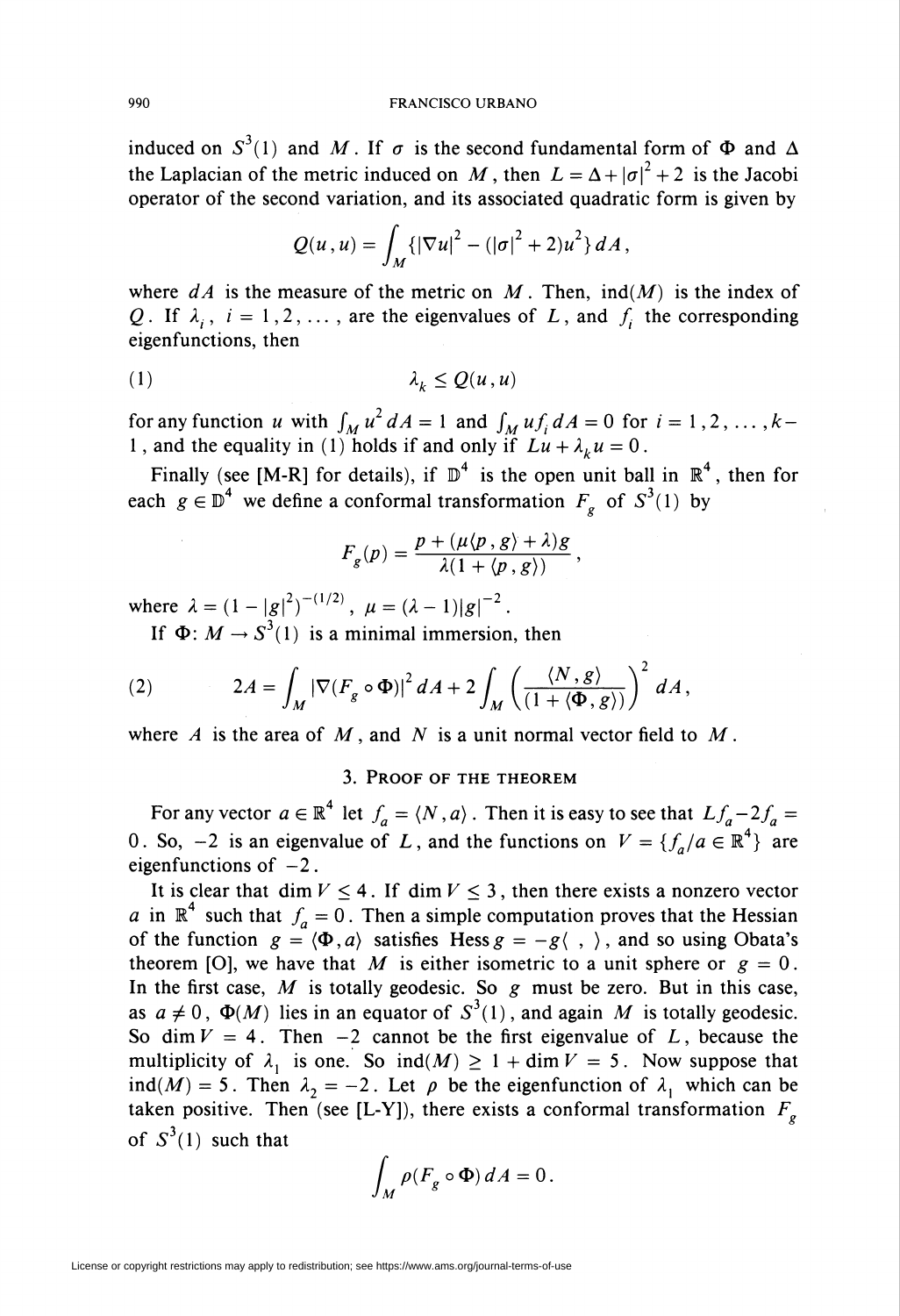So from (1), we have that the components of  $F_g \circ \Phi$  satisfy

(3) 
$$
Q((F_g \circ \Phi)_i, (F_g \circ \Phi)_i) \geq -2 \int_M (F_g \circ \Phi)_i^2 dA
$$

for  $i = 1, 2, 3, 4$ . So from (3) we have

$$
\int_M |\nabla (F_g \circ \Phi)|^2 dA \ge \int_M |\sigma|^2 dA.
$$

Then using (2), we get

$$
(4) \t\t 2A \ge \int_M |\sigma|^2 dA,
$$

and the equality holds if and only if the equality holds in (3) and  $\langle N, g \rangle = 0$ .

From Gauss's formula, we have  $|\sigma|^2 = 2 - 2K$ , where K is the Gauss curvature of  $M$ . So using the Gauss-Bonnet theorem, (4) implies that the genus of  $M$  is less than or equal to one. If the genus is zero, using a result of Almgren [A], we have that  $M$  is totally geodesic, which contradicts the assumptions. So M must be a torus, and in this case the equality in (4) holds. So  $\langle N, g \rangle = 0$ . If  $f = \langle \Phi, g \rangle$ , then Hess  $f = -f \langle , \rangle$ , and using a similar reasoning as above, we get that  $g = 0$ , and then  $F_g \circ \Phi = \Phi$ .

Now as the equality in (3) holds, too, we have that the components  $\Phi_i$  of  $\Phi$ are eigenfunctions of  $-2$ , which implies that  $\Delta \Phi_i = -|\sigma|^2 \Phi_i$ . But it is easy to see that  $\Delta \Phi_i = -2\Phi_i$ . So  $(|\sigma|^2 - 2)\Phi_i = 0$  for  $i = 1, 2, 3, 4$ . Then  $|\sigma|^2 = 2$ , and using a very well-known result (see [Ch-DoC-K]), we obtain that  $M$  is the Clifford torus.

Finally, if M is the Clifford torus, we have that  $|\sigma|^2 = 2$  and so  $L = \Delta + 4$ . If  $\mu_i$  are the eigenvalues of  $\Delta$ , then  $\lambda_i = \mu_i - 4$ . As  $\mu_1 = 0$ ,  $\mu_2 = 2$  (with multiplicity 4), and  $\mu_3 = 4$ , we have that Ind(M) = 5.

Remark. The referee pointed out to me that the same theorem was observed independently by Doris Fischer-Colbrie, who apparently lectured on it but never published it.

#### **REFERENCES**

- [A] F. J. Almgren, Jr., Some interior regularity theorems for minimal surfaces and an extension of Berstein's theorem, Ann. of Math. 84 (1966), 277-292.
- [Ch-DoC-K] S. S. Chern, M. DoCarmo, and S. Kobayashi, Minimal submanifolds of a sphere with second fundamental form of constant length, Functional Analysis and Related Fields, Proc. Conf. M. Stone, Springer, 1970, pp. 59-75.
- [FC] D. Fischer-Colbrie, On complete minimal surfaces with finite Morse index in three manifolds. Invent. Math. 82 (1985), 121-132.
- [L-Y] P. Li and S. T. Yau, A new conformai invariant and its applications to the Willmore conjecture and first eigenvalue of compact surfaces, Invent. Math. 69 (1982), 269-291.
- [L-R] F. J. Lopez and A. Ros, Complete minimal surfaces with index one and stable constant mean curvature surfaces, Comment. Math. Helvetici 64 (1989), 34-43.